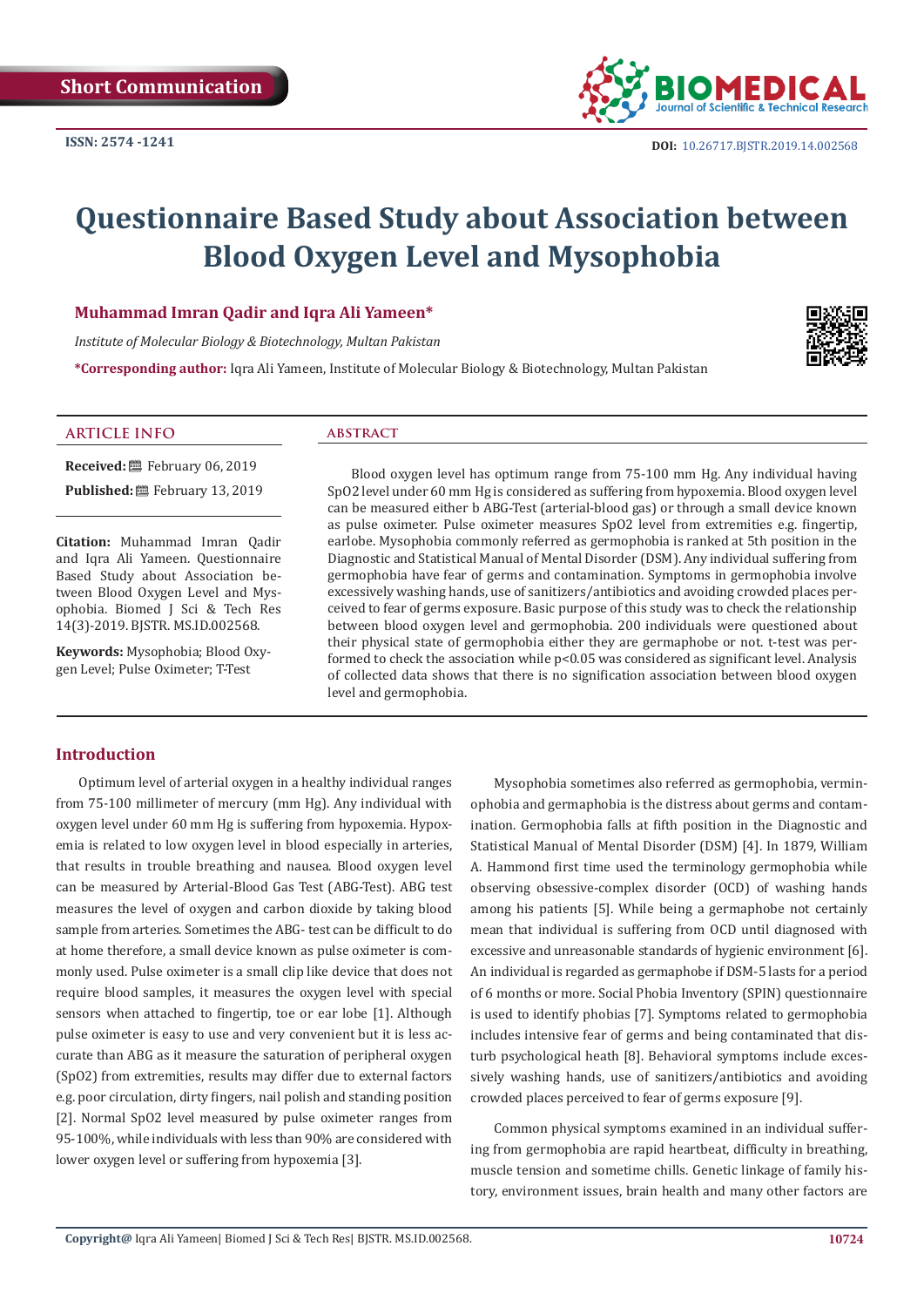M Stat software was used to analyze the results. Student's t-test

The correlation between peripheral oxygen saturation and germophobia is shown in Table 1. T-test was performed to check the impact of mysophobia on blood oxygen level. 200 individuals were questioned while the p-value less than 0.05 was considered as significant. Analysis of collected data presents that there is no impact of blood oxygen level on the germophobia. p-value of the collected data for both male and female was greater than 0.05, which characterizes that it is non-significant. Out of 200 individuals there were 60 males and 140 females. Fifty male out of 60 individuals were germaphobe while 10 were not suffering from germophobia. 91 female out of 140 had fear of germs, while 49 were non-germaphobe. Among 200 individuals, 141 have germophobia while 59 were normal. 83.3% males and 65% females said that they are germaphobe, while 16.7% male and 35% female said that they are non germaphobe. Out of 100, total 70.5% individuals said they are germaphobe while 59% are not. p-value for male, female and both was 0.13, 0.46 and 0.65 respectively which is greater than significant value of 0.05, hereafter shows that results are non-significant for both male and female categories. Percentage of mysophobic and non-mysophobic individuals is shown in Table 2.

was performed. p<0.05 was considered as significant.

believed to be the main sources of germophobia [10]. Purpose of this study was to evaluate the effect of germophobia on normal oxygen level (SpO2). To check the correlation between germophobia and saturation of peripheral oxygen that will help in estimating the body response against germophobia.

### **Materials and Methods**

#### **Project Design**

A questionnaire was designed to check the correlation between germophobia and blood oxygen level. 200 individuals from IMBB (Institute of Molecular Biology & biotechnology) department of Bahauddin Zakariya University were questioned either they are suffering from germophobia or not. Their blood oxygen level was measured by pulse oximeter device, it checks the saturation of peripheral oxygen (SpO<sub>2</sub>) from fingertip. SpO<sub>2</sub> level was examine in both male and female individuals.

#### **Measurement of Peripheral Oxygen Saturation**

Saturation of peripheral oxygen  $(SpO<sub>2</sub>)$  was measured in the blood by the pulse oximeter. It can be calculated with pulse oximetry according to the following formula:

$$
S_pO_2 = \frac{HbO_2}{HbO_2 + Hb}
$$

 HbO2 is oxygenated hemoglobin and Hb is deoxygenated hemoglobin

#### **Table 1:** Association between blood oxygen level (Mean ± S.D) and mysophobia.

| Gender | Germaphobe        | Non-germaphobe    | p-value |
|--------|-------------------|-------------------|---------|
| Male   | $96 \pm 5.283$    | $97.7 \pm 2.410$  | 0.13    |
| Female | $95.96 \pm 7.210$ | $95.14 \pm 5.912$ | 0.46    |
| Both   | $95.97 \pm 6.60$  | $95.57 \pm 5.555$ | 0.65    |

**Statistical Analysis**

**Results and Discussion** 

Note: Non-significant (where p>0.05).

**Table 2:** Percentage of mysophobic and non-mysophobic individuals.

| Gender | <b>Yes</b> | N <sub>O</sub> |
|--------|------------|----------------|
| Male   | 83.3%      | 16.7%          |
| Female | 65%        | 35%            |
| Total  | 70.5%      | 29.5%          |

Note: Non-significant (where p>0.05).

#### **Conclusion**

In this study a correlation between mysophobia and blood oxygen level was measured. 200 individuals were questioned either they have germophobia or not, while their oxygen level was measured by pulse oximeter. Analysis and prediction of collected data shows that there is no significant association between germophobia and blood oxygen level. It shows that blood oxygen level have no clear impact on the germophobia as the calculated p-value was greater than 0.05, a standard value of significance.

#### **References**

- 1. Mortz MS (1999) System for pulse oximetry  $SpO<sub>2</sub>$  determination: Google Patents.
- 2. [Medzhitov R, Schneider DS, Soares MP \(2012\) Disease tolerance as a](https://www.ncbi.nlm.nih.gov/pmc/articles/PMC3564547/) [defense strategy. Science, 335\(6071\): 936-941.](https://www.ncbi.nlm.nih.gov/pmc/articles/PMC3564547/)
- 3. [Logothetis NK \(2002\) The neural basis of the blood–oxygen–level–](https://www.ncbi.nlm.nih.gov/pmc/articles/PMC1693017/) [dependent functional magnetic resonance imaging signal. Philosophical](https://www.ncbi.nlm.nih.gov/pmc/articles/PMC1693017/) [Transactions of the Royal Society of London B: Biological Sciences](https://www.ncbi.nlm.nih.gov/pmc/articles/PMC1693017/) [357\(1424\): 1003-1037.](https://www.ncbi.nlm.nih.gov/pmc/articles/PMC1693017/)
- 4. [Efremova M \(2001\) Obsessive-phobic disorders with the phenomena of](https://www.ncbi.nlm.nih.gov/pubmed/11915702) [mysophobia in slowly progressing schizophrenia. Zhurnal nevrologii i](https://www.ncbi.nlm.nih.gov/pubmed/11915702) [psikhiatrii imeni SS Korsakova 101\(2\): 12-17.](https://www.ncbi.nlm.nih.gov/pubmed/11915702)